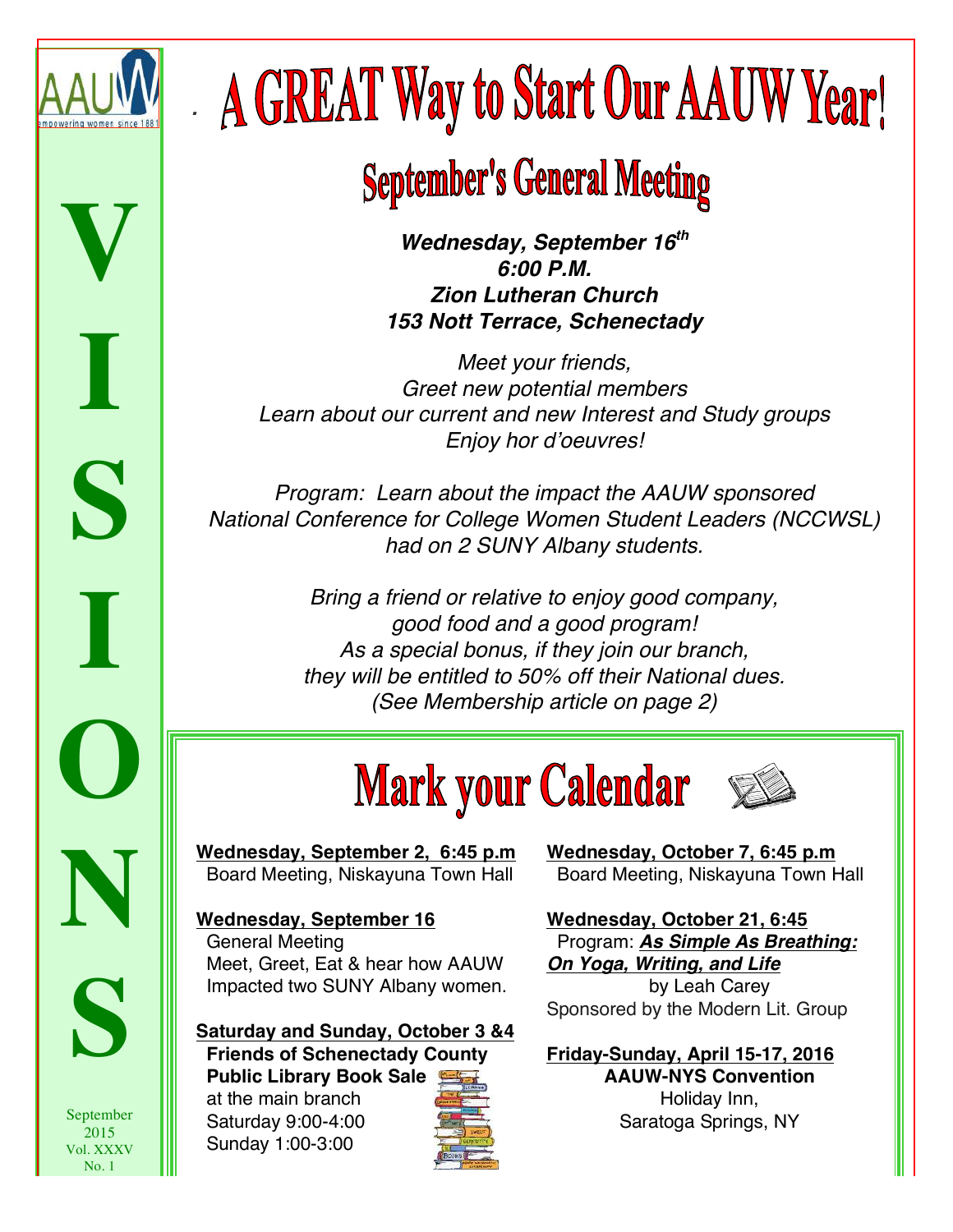### *PRESIDENT'S MESSAGE*



I hope you have all had a good summer. Fall is coming and a wonderful calendar of interesting activities and meetings awaits us all. While I'm writing this in July, I'm also thinking ahead to our first general meeting and looking forward to meeting, greeting and chatting with you on September 16th.



This year, we will begin our activities with a BRING A FRIEND POT LUCK HORS D'OEUVRES evening. What a great way to start our year and to introduce someone to our wonderful organization!

Perhaps you have a family member whose interest in our group will be sparked by an invitation to this meeting? Perhaps a nice neighbor or walking buddy? Let's work at increasing our membership.

At this meeting, all the Interest and Study Groups will be making short presentations about what they do and I hope you find a group or two which will attract you. Last year, I joined one of the Interest Groups and I met more members in a more intimate setting, learned a lot of interesting things, and had some great afternoons!

A very sincere THANK YOU to the members who worked to put together our activities. So let's look ahead to our first meeting and to a wonderful, stimulating, enjoyable AAUW YEAR!

### *MEMBERSHIP – GOOD NEWS!*

AAUW is proudly offering local branches the Shape the Future Membership Campaign! This campaign is a recruitment tool for current members to offer a discounted rate to prospective members. With this campaign, new members can take **50% off** the national dues rate when they join on the spot during an AAUW public event. Branches also earn one free national membership to give away for every two newly recruited members.

Can we be one of the more than 200 branches that avail themselves of this bonus? Our slate of branch programs for 2015-2016 certainly will entice newcomers.

# WE YOU are the "U" im AAUW! REALLY

*NEED YOUR HELP* **to make our AAUW events happen.**

**If you could help out for** *ONE or more* **of the following events, contact Eleanor Aronstein at eleanoraronstein@aol.com or 518-265-2500.**

*~ Candidates Forum(s) - October Event ~ Niska-Day Plant Sale - May Event*

# **Quote of the Month**

*"Retirement does not mean doing less; it is simply a transition to something more."*

**Jennie Pennington** AAUW-Schenectady Branch President 2010-12 Secretary-Bylaws 2013-Current

*~ Kids Art Festival - June Event ~ STEM Exploration Event for Girls ~ SCCC and/or Union College for an* *AAUW student affiliate sign-up*

# In Memory of

**Grace Mueller** who passed away July 7, 2015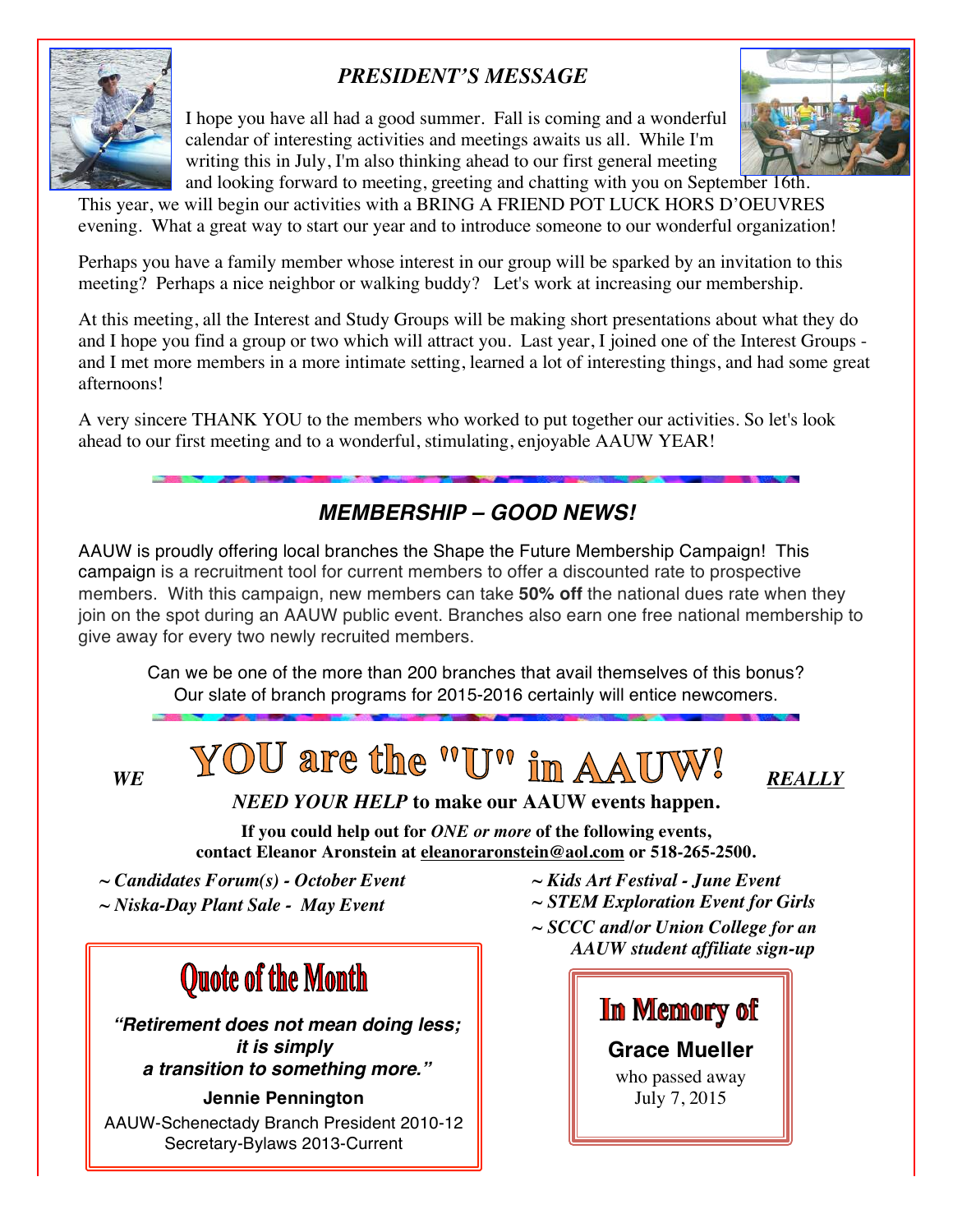# **AAUW** - Helping to Give a Gift to Our Community

The Schenectady Annual Kids Arts Festival on Saturday, June  $6<sup>th</sup>$  was quite a wonderful, fun community event! We started out with 500 bags which the children decorated and used to put their artwork they made at other tables in. By 3:45 we only had a few bags left! We were one of the more popular tables.

Thanks so much to Maxine Borom, Miriam Cajuste, Robin Eddy, Gail Karl and Shellie van der Zee, for staffing the AAUW table and telling the adults about our organization.

A special THANK YOU goes to Bobbi Richardson who made our participation happen. She has a true dedication for this event and what a great way to make the community aware of The American Association of University Women! ~ *Robin Eddy*

### \*\*\*\*\*\*\*\*\*\*\*\*\*\*\*\*\*\*\*\*\*\*\*\*\*\*\*\*\*\*\*\*\*\*\*\*\*\*\*\*\*\*\*\*\*\*\*\*\*\*\*\*\*

I was part of the group that began the Kids Art Festival 21 years ago, and the thing I always notice is the great diversity of the participants and the number of families participating.

This year had several highlights for me. One was father who came to our table with his small son. The two were deeply absorbed in the activity and very much enjoying being there together. The second highlight for me was recounting this story to Karen Johnson (the true "angel" behind The Schenectady Kids Arts Festival for all these years). Karen responded with the comment that this event is our gift to the community, especially to those families which normally don't have the opportunity to participate in events like this. I couldn't agree more! *~ Maxine Borom*

## **Welcome to AAUW Schenectady Branch!**

Sarah R. Barger 1301 E. Genesee St. Apt 404, Syracuse 13210 sarahbarger345@gmail.com

 Kimberly A. Blanchet 4 Hempshire Court Glenville 12302 kiblanchet@post.edu

Leah Watkin 807 Coburg Village Rexford 12148 518-243-6241

## Our Branch was the WINNER of the following awards presented at the 2015 AAUW-NYS Conference

We were one of the top 10 Branches for \* Total Contributions to the following funds: Eleanor Roosevelt Fund AAUW Funds, Public Policy Fund Unrestricted AAUW Fund Legal Advocacy Fund, Total Leadership Programs Fund, Spare Change for Change Initiative \* Top LAF/Evvie Currie Giving Circle **Contributions** 

\* Membership Special Recognition

- \* Consistent Effort to Educate Members about Public Policy issues through the Branch Newsletter
- \* 21<sup>st</sup> Century Bronze Program Award for the Cuba Presentation
- \* 2014-2015 Public Policy Impact Grant Awards: Common Core Education Award Voter Registration and Education Award
- \* Legal Advocacy Fund (LAF) per capita **Contributions**
- LAF Advocacy Fund Star Branch
- \* Newsletter Award of Merit
- \* Website Award of Distinction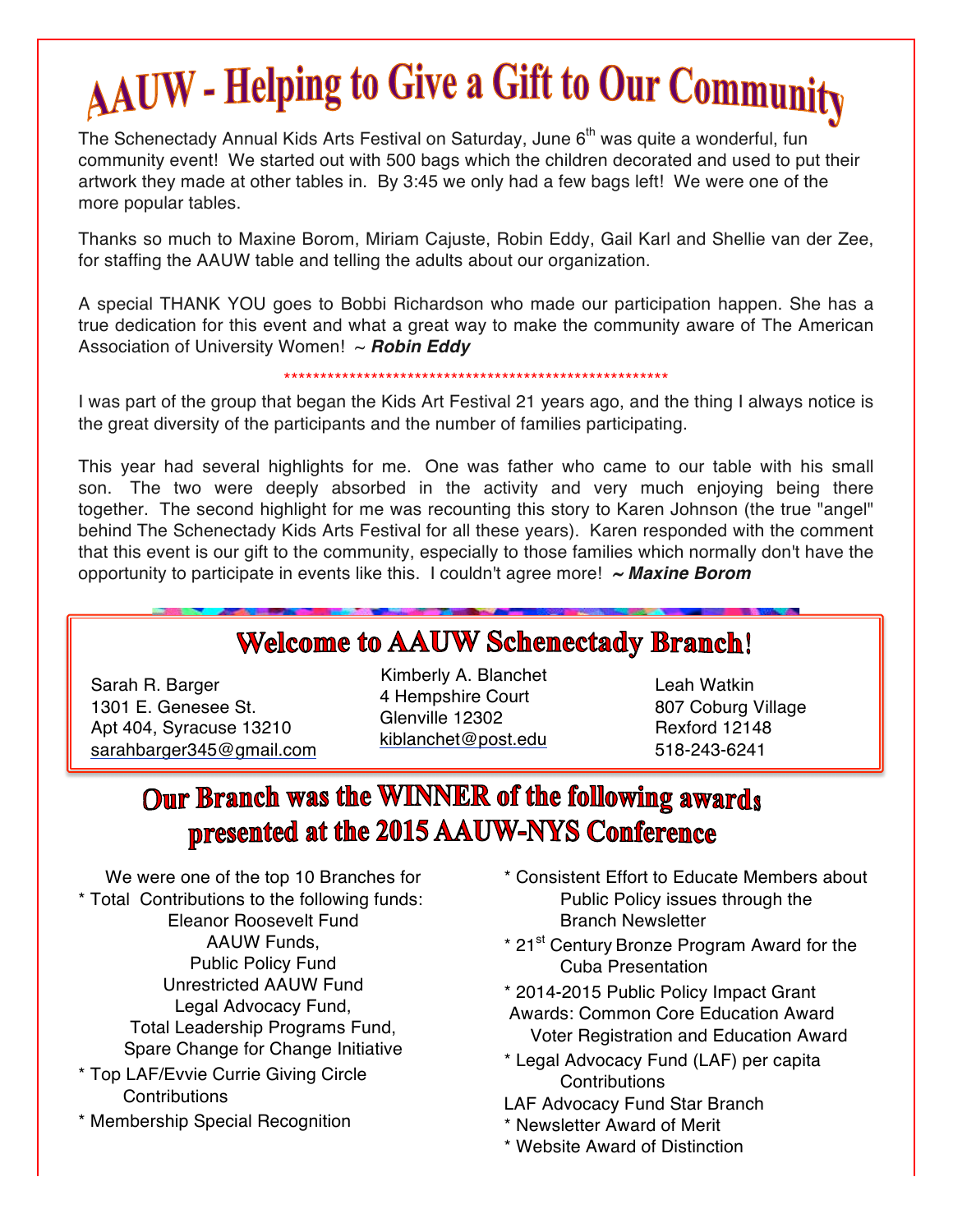

## **CONGRATULATIONS Jennie Pennington! Our 2015 AAUW-Schenetady Branch Named Grant Honoree**

Jennie grew up in Spruce Pine, North Carolina, a mining town in the western part of the state with a rural population of about 2,200 people. (The town still has about 2,200 residents. Mica is no longer mined; the hosiery mill and furniture factory are now located in China.) Jennie was fortunate to attend Duke University and Stanford University. At Stanford, she met her husband who was to become an engineer with General Electric. After assignments in Virginia and Arizona, Jim and Jennie came to Schenectady GE in 1968. They have lived in the area ever since.

Jennie Pennington spent 37 years working in the Burnt Hills-Ballston Lake School District as a teacher and an administrator: teaching English in grades 7 and 9, serving as "Unit Head" at the Junior High School, as the Assistant Principal who developed the schedule at the High School (before the computer helped), and as Principal of the High School.

As the principal of the Burnt Hills- Ballston Lake High School she was instrumental in increasing the enrollment of girls in math, science and computer classes. She found the AAUW publication "Hostile Hallways" useful as a staff development program before anti-bullying initiatives were required.

Jennie was active with professional organizations NYSUT (New York State United Teachers) and SAANYS (School Administrators Association of NYS). Her particular interest was contract negotiation and labor relations. Since retirement from the Burnt Hills-Ballston Lake School District, Jennie has worked as a consultant for the School Administrators Association of New York (SAANYS) and has continued in many of our AAUW branch leadership roles.

Jennie has been a member of Schenectady AAUW since 1968. She has been President of our branch, VP of the Educational Opportunity Fund, Chair of the Nominating Committee, Chair of the Gourmet Group and has been Secretary and Bylaws chair for the past two years. Jennie has been to a number of AAUW-NYS Summer Leadership Conferences, networking with other branches and bringing back new ideas to our branch. She produced the fundraising calendar and directory for many years.

Since 1984 Jennie has been active as a committee member, Board Member and Treasurer of the First New York Federal Credit Union. She has been an active member of the Schenectady American Association of University Women and a member of the Board of Trustees of The Charlton School.

She enjoys participating in several book groups, spending time as "Nana" to her 3 grandchildren and living by her statement…*Retirement does not mean doing less; it is simply a transition to having time for something more.*

# **Congratulations to our Scholarship Winners!**

**Giovanna Giovannone** from SCCC is going to Stony Brook University and majoring in biology. **Julia Alford** – AAUW National

**Kayla Aulet** from Schenectady High School (These 2 women will be speaking at our is going to Hobart and William Smith College  $\blacksquare$  September General Meeting.)

**Congratulations to AAUW's funding to 2 SUNY Albany** students to go to the National Conference for College Women Student Leaders (NCCWSL)!

 **Chrisel Martinez** – Schenectady Branch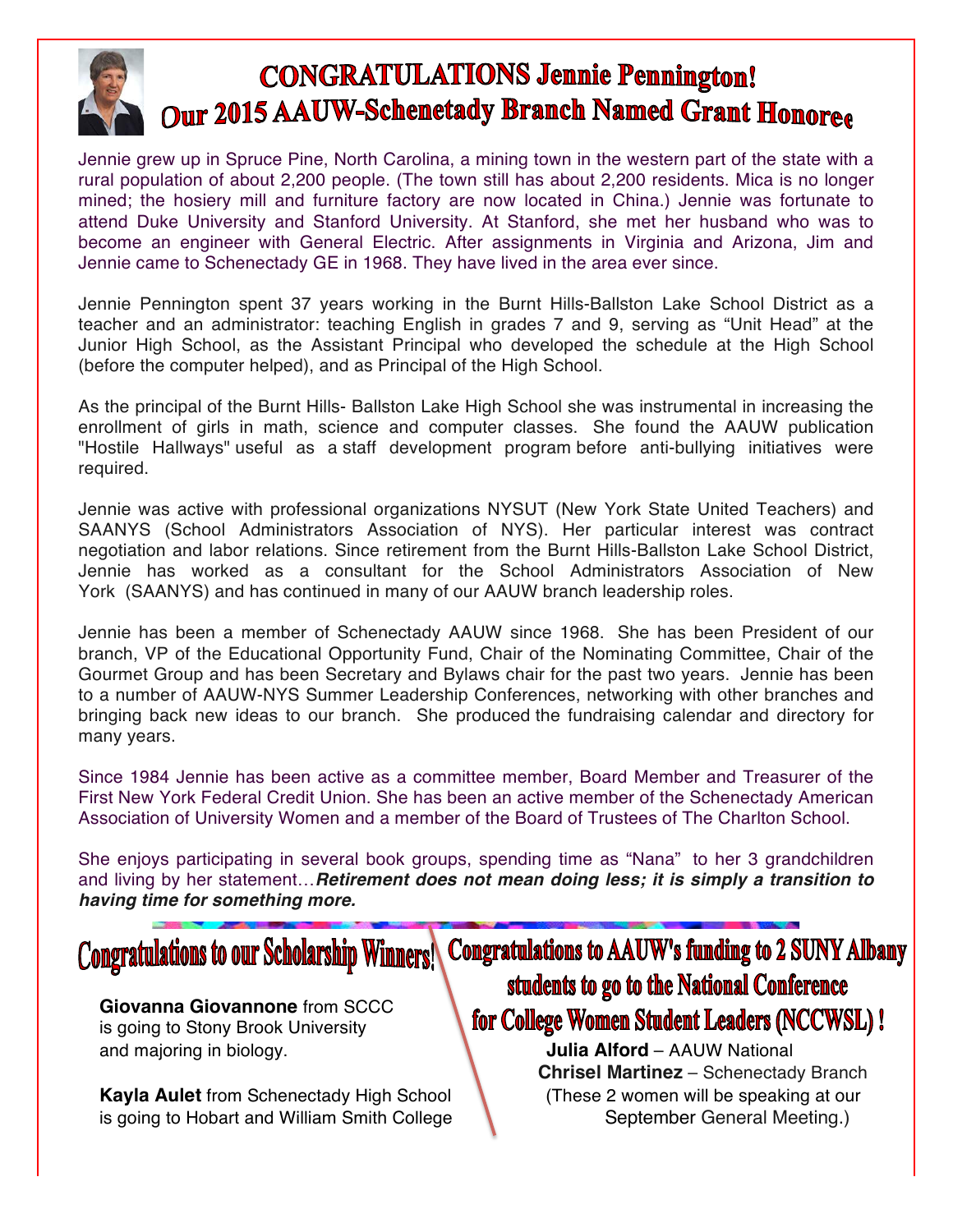

### *Study and Interest Group Meetings for September 2015*

If you're interested in attending a meeting, contact the leader.



#### **Book Exchange 1**

Leader: Marguerite Pileggi(280-5623) No regular meetings

#### **Book Exchange 2**

Leader: Ellie Rowland (370-1958) No regular meetings

#### **Couples Gourmet**

Leaders: Pat Terry (372-8431) Faith Weldon(399-0048)

**Friday, September 11, 2015 7:00 p.m** Dinner Theme: Shore Dinner Hosts: Blanche Payne and Faith Weldon

#### **Diverse Topics**

Leader: Gail Karl (393-7590) **Monday, September 21, 2015 1:30 p.m.** Program: Sara Foss, Gazette Reporter Hostess: Jean Wildgrube (982-5837) 1234 Coburg Village Way Rexford

#### **Modern Literature**

Leader: Joan Bergin (399-1861) **Monday, September 14, 2015, 7:30 p.m.** Book: All the Light We Cannot See Reviewer: Barb McEvoy Hostess: Pat Gregory (306-4171) Location: 26 Central Ave., Saratoga Springs Co-hostess: Arlene Maranville



#### *Our AAUW-SCHENECTADY WEBSITE*



 Misplaced your newsletter? Want more information on National and State AAUW issues? Need a suggestion for a good book?

 Want to contact your legislator but don't know the phone number or email address?

Find your AAUW answers on our branch website!

**New on our site – WOMEN and GIRLS in the NEWS**

**http://schenectady-ny.aauw.net**

#### **Mah Jongg**

Leader: Dottie Potchnik (399-3854) **Monday, September 14, 2015, 1:30 p.m.** Hostess: Dottie Potochnik Location: 5000 Queen Philomena Blvd. **Schenectady** 

**Monday, September 28, 2015, 1:30 p.m.** Hostess: Shellie van der Zee (393-8177) Location: 35 Warwick Way, Niskayuna

#### **Quilting**

Leader: Margeurite Pileggi (280-5623) **Monday, September 28, 2015, 7:00 p.m.** Program: Christmas sweatshirt Hostess: Gerri Pinkerton (346-4560) Location: 803 Dongan Ave, Scotia, NY

#### **Science Topics**

Leader: Emily Hart (374-3229) No meeting in September.

#### **Varied Interests**

Leader: Reba Mehan (374-7503} **Thursday, September 10, 2015 12:30 p.m.** Program: Solar house tour and talk Location: 333 Alplaus Ave. Alplaus NY Co-Hostesses: Carol Reynolds (377-3856) Mildred Creasey (370-0410)

#### **Word Games**

Leader: Eleanor Aronstein (518-265-2500) Contact Eleanor if you're interested in joining the group. Right now there are 4 in the group

**In addition to our speakers, more information about our groups will be presented at our General Meeting.**

**If you have suggestions for new groups, contact Ellen Auerbach at ellenmtauerbach@gmail.com or 265-2500.**